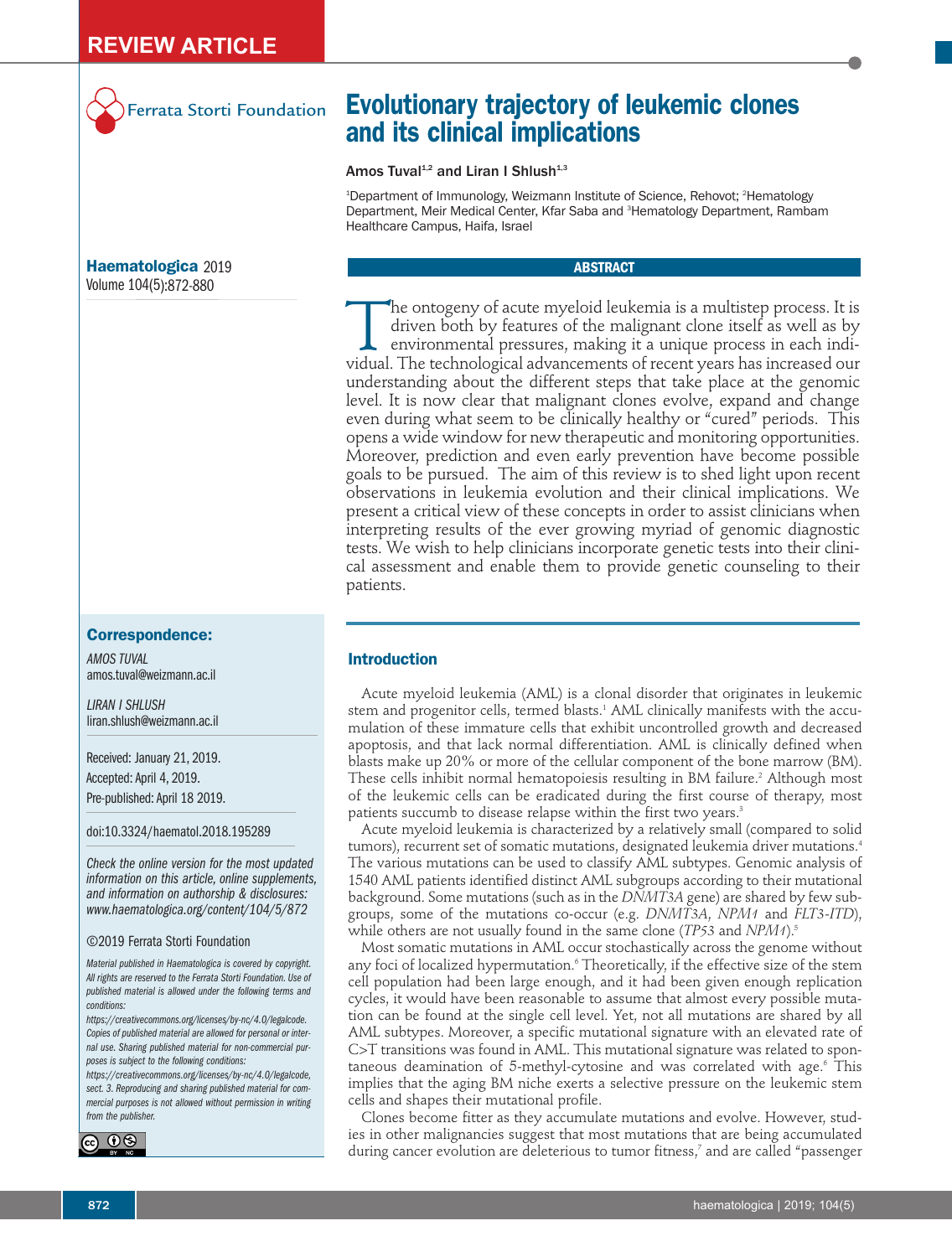mutations". Therefore, it might seem paradoxical that, in some cases, an increased number of somatic mutations predict a worse prognosis and a more rapid evolution.<sup>8</sup> It is, therefore, important to stress that it is not only the number of mutations, but also the identity of the specific mutation acquired, that determines progression.<sup>9</sup> Only these true "driver" mutations confer an advantageous phenotype.

Over recent years, studies aimed at depicting the clonal structure of AML have been published. These studies performed deep sequencing of primary AML samples taken from patients, patient-derived xenografts, and from *in vitro* cultures, and used the various somatic variant allele frequencies (VAF) as measures of clonal sizes [assuming no copy number variability (CNV) or loss of heterozygosities (LOH)]. These studies shed light on the selection and expansion that these clones undergo during their evolution and following therapy. Combining this information with clinical data from different time points improves our ability to predict treatment outcomes, enabling us to personalize therapy. Moreover, this approach raises the hope that healthy individuals can be screened for AML, and maybe even preventing the disease; something that was once considered unachievable.

The clonal evolution of most AML subtypes can be viewed as a multistep process. It is now well accepted that this process can be schematically divided into three stages according to the clinical presentation. Each evolutionary stage has a different time frame and is characterized by typical somatic mutations that are, therefore, categorized into three groups according to the timing of their appearance: pre-leukemic, leukemic, and late events (Table 1). Although acute promyelocytic peukemia (APL), AML with KDM2A translocations, and the core-binding factor (CBF) leukemias do not have a clear pre-leukemic stage, they too develop over time and acquire late events, as discussed below.

This review summarizes our current knowledge regarding somatic mutations in AML, their contribution to clonal fitness under different selective environmental conditions, and their correlation with patients' clinical outcomes.

## **Pre-leukemic stage**

Pre-leukemic mutations are somatic mutations that are found in leukemic blasts as well as in hematopoietic progenitors and mature cells from different lineages that share a common ancestral stem cell. This stem cell, which is still capable of differentiation, is defined as a pre-leukemic hematopoietic stem and progenitor cell (preL-HSPC).<sup>10,11</sup> Such preL-HSPCs were isolated from AML patients at diagnosis, remission and relapse.10-12 By definition, the term pre-leukemic can only be inferred retrospectively, after the diagnosis of AML has been made.

Following these findings, somatic mutations were identified in the hematopoietic system of healthy individuals in various allele frequencies increasing with age, a phenomenon that was termed age-related clonal hematopoiesis (ARCH).<sup>13,14</sup> In fact, deep sequencing techniques revealed the presence of *DNMT3A* and *TET2* mutations in nearly all individuals; however, most of them were at lower VAF, in comparison to the original reports (median VAF 0.0024), and remained stable over time.15 Such a ubiquitous phenomenon probably represents the

general structure of the aging human hematopoietic system, as the same findings could not be replicated among young individuals (aged 20-29 years).<sup>16</sup> The large number of human hematopoietic stem cells (HSC) (estimated to be within the range of  $50,000$ -200,000)<sup>17</sup> and the number of somatic mutations in each adult single HSC (approx. 1000 mutations) suggest an estimated HSC pool mutation burden of  $10^{8,17}$  and explain why somatic mutations can be present at low VAF in every individual.<sup>14</sup> However, with age, an exponential increase in the prevalence of ARCH<sup>13,14,16</sup> occurs. In addition, this correlation with age is specific to mutations found in *DNMT3A*, *TET2* and a few additional candidate driver genes,<sup>14</sup> suggesting that mutations in these genes confer a selective advantage to HSPCs. The selective advantage that mutations in *DNMT3A* and *TET2* confer is probably introduced during the third or fourth decade of life. A second selective advantage is introduced later, during the fifth decade and onward, reflecting the aging BM selecting for HSC-carrying spliceosome machinery mutations (*SRSF2*, *U2AF1*, *SF3B1*, *ZRSR2*, *DDX41*, *EZH2*, *ASXL1*, etc.).18,19 The fact that different individuals can carry clones of different sizes at the same age suggests differences in risk factors for clonal expansion.

The presence of such a mutated clone in allele frequency of more than 2% is termed clonal hematopoiesis of indeterminate potential (CHIP).<sup>20</sup> It was found to be associated with development of hematologic cancers, cardiovascular morbidity, chronic obstructive pulmonary disease, and with an increase in all-cause mortality.<sup>13,14,21</sup> While these clones predict a somewhat dismal prognosis, only a small number of individuals that harbor such a clone will even-

| Table 1. Age-related clonal hematopoiesis defining events and the risk that |  |
|-----------------------------------------------------------------------------|--|
| they confer for acute myeloid leukemia progression. <sup>9,22</sup>         |  |

| <b>Pre-leukemic / ARCH-defining events</b> |                                |                       | <b>Leukemic</b><br><b>mutations</b> | "Late<br>events"         |
|--------------------------------------------|--------------------------------|-----------------------|-------------------------------------|--------------------------|
| Low risk                                   | <b>High risk</b>               | <b>Unclear risk</b>   |                                     |                          |
| ASXL1                                      | IDH <sub>1</sub>               | BRAF <sup>*</sup>     | $NPM1c^*$                           | $FLT3-TTD^*$             |
| <b>BCOR</b>                                | $IDH2*$                        | CEBPA (mono-allelic)  |                                     | CEBPA (bi-allelic)       |
| CALR <sup>#</sup>                          | $JAK2$ <sup>*</sup>            | $EZH2^{\omega}$       |                                     | $KIT^*$                  |
| $CBL^*$                                    | PHF <sub>6</sub>               | FLT3-TKD <sup>*</sup> |                                     | <b>KRAS</b> <sup>*</sup> |
| DNMT3A                                     | $PPM1Ds*$                      | GATA2                 |                                     | NRAS <sup>#</sup>        |
| $KIT*$                                     | <b>RUNX1</b>                   | KDM <sub>6</sub> A    |                                     | PTPN11                   |
| KMT2D                                      | SRSF <sub>2</sub> <sup>*</sup> | KMT2C                 |                                     | WT1                      |
| <b>KRAS</b> <sup>#</sup>                   | TP53*                          | NRAS <sup>#</sup>     |                                     |                          |
| NF1                                        | $U2AF1*$                       | PAX <sub>5</sub>      |                                     |                          |
| RAD <sub>21</sub>                          |                                | PTPN11                |                                     |                          |
| SF3B1 <sup>*</sup>                         |                                | SMC <sub>1</sub> A    |                                     |                          |
| TET2 <sup>\$</sup>                         |                                | SMC <sub>3</sub>      |                                     |                          |
|                                            |                                | STAG2                 |                                     |                          |
|                                            |                                | ZRSR2 <sup>@</sup>    |                                     |                          |

Unless specified, genes that harbor recurrent driver mutations are mentioned (as opposed to specific variants). Some mutations are rarely found, therefore, it is difficult to determine with certainty the risk that they confer. These were designated as "Unclear Risk". Some mutations can appear as an early evolutionary event as well as a "late event" (e.g. KIT, NRAS). Translocations, such as t(8;21) are not mentioned since they can be missed by targetedsequencing as well as by exome-sequencing methods. Examples for "leukemic mutations" and for "late events" are also presented. \* Enriched following chemotherapy for a non-related cancer [other than acute myeloid leukemia (AML)]. @Probably represent myelodysplastic syndromes. <sup>\*</sup>Truncating events only (frameshift and missense mutations). <sup>\*</sup>Only specific hotspots in the gene. ARCH: age-related clonal hematopoiesis.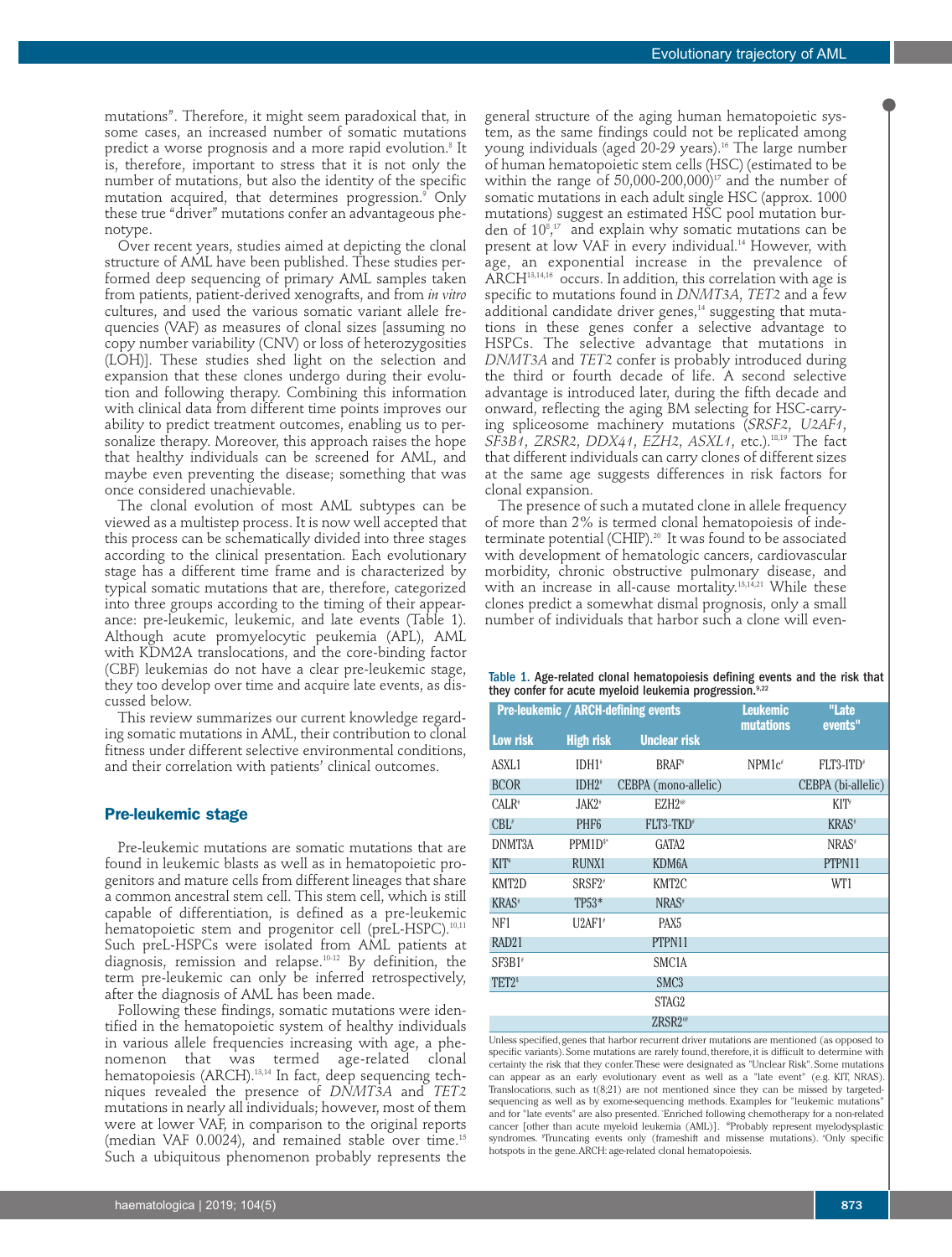## tually develop AML (approx. 0.1-3%).<sup>13,14</sup>

Nevertheless, since some of these clones do evolve into full-blown leukemia, these observations can be exploited to build a model for early detection of AML, at its pre-clinical, pre-leukemic phase. In fact, two recently published papers studied large prospective cohorts of healthy individuals and compared benign clonal hematopoiesis (one that did not evolve into AML) with malignant, pre-AML, clonal hematopoiesis. These studies used deep targeted sequencing methods to search for mutations in driver genes in a total of 307 cases (individuals that subsequently developed AML) and 626 age- and gender-matched controls (individuals that did not develop AML) in blood samples obtained 6-9 years before AML diagnosis. These studies found discriminative characteristics between the two cohorts.<sup>9,2</sup>

#### **Clone size**

A pre-leukemic state is manifested by an increased incidence of clonal hematopoiesis. Setting a 10% threshold for VAF value significantly discriminated pre-AML from controls. Thirty-nine percent of pre-AML individuals have clones of this size, as opposed to 4% of control individuals. Although statistically significant, there is a large overlap between VAF values of driver mutations found in benign and in malignant ARCH (especially for *DNMT3A* and *TET2* mutations) that precludes it from being a single predictor of a rare disease such as AML.

## **Number of accumulated mutations**

Pre-AML individuals have significantly more mutations in driver genes (including a few variants in the same gene, e.g. in *DNMT3A*22) per individual (not necessarily in the same clone) when compared with controls. This is especially evident among older individuals (>60-65 years of age) underscoring the time frame required for mutations to accumulate. Nevertheless, it is important to note that a substantial number of patients (20-46%) do develop AML without having a mutation in any driver gene prior to the diagnosis. This decreases the negative predictive value of these models.

When measured at a certain time point, these two characteristics indirectly reflect increased clonal fitness, as manifested by increased expansion and increased number of replications with the accumulation of mutations over time. These characteristics were also found to be predictive of progression to myeloid neoplasms when found during the evaluation of unexplained cytopenias.<sup>8</sup>

## **Specific high-risk mutations**

Progression to AML was found to be preceded by accumulation of specific high-risk mutations. These mutations were more prevalent among pre-leukemic clonal hematopoiesis when compared to benign ARCH. Specifically, the presence of spliceosome-machinery mutations in SRSF2 *P95R* and *U2AF1* Q157P as well as in *TP53*, in *IDH1* R132, in *IDH2* R140 and in *RUNX1* (even at VAF values <10%) confer the highest risk for subsequent AML development in healthy individuals.<sup>9,22</sup> When these clones appear at a relatively young age (>50 years) they tend to evolve into AML. The simple explanation for this could be that there is more time for AML transformation to take place. Another explanation could be that the environment that positively selected this clone continues to exert its selective pressure, eventually leading to AML. Table 1 summarizes the various ARCH-defining events

and the risk that each of them confers for AML progression.

#### **Temporal progression**

While some low-risk clones can remain stable over a period of 3-10 years,<sup>15</sup> clones that are characterized by high-risk mutations show a more rapid increase in their size, as manifested by an increase in their VAF values over time<sup>9,22</sup> (Figure 1). Additional prospective cohorts might better define which clone develops to other hematologic malignancies [e.g. myelodysplastic syndromes (MDS) or myeloproliferative neoplasms (MPN)].

Progression to AML depends on the identity of the initiating mutation and on the identity of additional mutations that are subsequently accumulated. It is conceivable that many factors influence the timing of the appearance of the mutation and the positive selection of such a clone, among which are probably the underlying specific germline background.

In addition, specific environmental pressures confer a selective advantage to HSCs carrying specific mutations; clear examples are *TP53* and *PPM1D* mutations that are enriched following exposure to chemotherapy and radiotherapy. Chemotherapy does not increase the number of somatic single nucleotide variants or the percentage of chemotherapy-related transversions. Rather, it positively selects for pre-existing *TP53* and *PPM1D* mutated clones.23-29

Moreover, a third-generation, single-molecule real-time sequencing assay with long-read length of AML and MDS samples exposed different *TP53* variants residing on different alleles in each sample.<sup>30</sup> This emphasizes the importance of the environmental conditions that select a certain phenotype, thus enabling the evolution of a few clones in parallel, all sharing similar driver mechanisms (*TP53* mutations). It is important to note that chemotherapy exerts a selective pressure regardless of the specific mutation that characterizes the pre-leukemic clone. Following chemotherapy, BM is enriched with pre-leukemic clones and their prevalence increases by 10% or even 30% among younger and elderly individuals, respectively, when compared to their prevalence in the general agematched population.24,13 The clones that were selected can neither be categorized according to a certain mutation, nor according to a certain chemotherapy (with the exception of topoisomerase II inhibitors, for which see below). However, they can be divided into three groups according to patient age groups, with younger individuals enriched with *DNMT3A* mutated clones. This holds true also for AML patients in remission that were found to have residual pre-leukemic clones.<sup>19,31</sup> This implies that most preleukemic clones have an inherent chemoresistance (Figure 2), a phenomenon that was also shown in both *in vivo* and *in vitro* models.<sup>32</sup>

The time frame of evolution from pre-leukemia to AML depends both on the context (extrinsic factors) and the driver mutations (intrinsic factors). Pre-leukemia in healthy individuals usually progresses slowly with a latency period that can sometimes be as long as 20 years. Presence of specific mutations was correlated with a shorter timeframe, as in the case of *RUNX1* mutations (associated with a rapid progression to AML of <2 years) and of *TP53* mutations.<sup>22</sup> Specifically, following chemotherapy, *TP53* mutated clones, as well as *PPM1D* mutated clones, evolve to hematologic malignancies with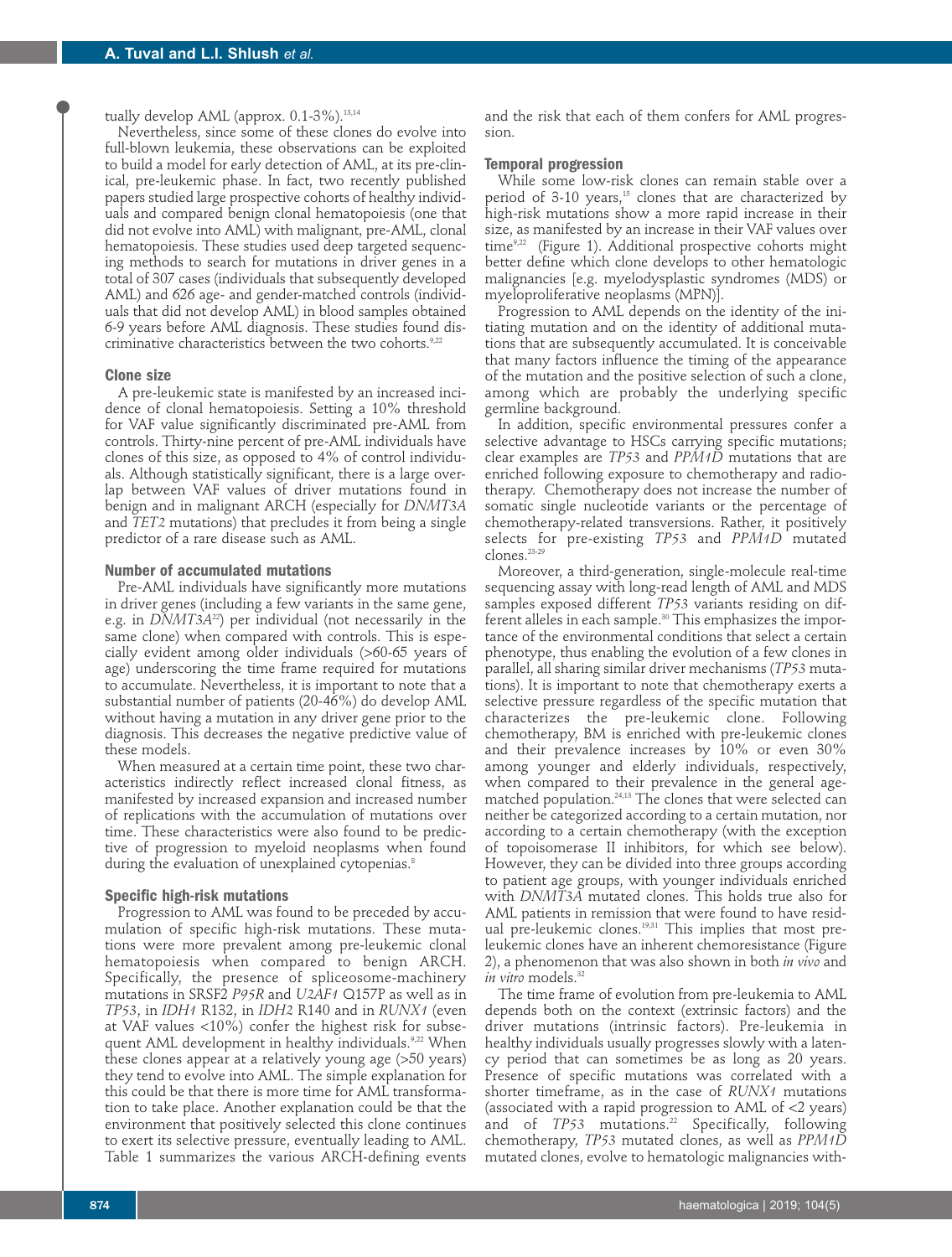in as few as 6 months to up to 10 years.<sup>23,24</sup> Another example is MLL-rearranged AML; this usually develops within 6-18 months following exposure to topoisomerase II inhibitors. In contrast to therapy-related AML with somatic mutations in *TP53* or *PPM1D*, where chemotherapy selects pre-existing mutated clones, MLL-rearrangement is assumed to be induced directly by topoisomerase II inhibitors.19,33

Although *IDH* mutations can be viewed as high-risk mutations, their presence was not found to be correlated with a shortened AML latency.<sup>22</sup> This can be explained by the fact that some of the high-risk mutations occur early along the evolutionary trajectory of the clone; they can be considered as the initiating event (*U2AF2*, *SRSF2*, *TP53* and *RUNX1*). Other high-risk mutations (*IDH1* and *IDH2*) tend to appear later and require additional, co-operating, driver mutations in order to progress into AML. Indeed, certain combinations of mutations (when found in the same individual) can shorten the time to AML diagnosis, such as when *DNMT3A* is found with spliceosomal machinery mutations.<sup>22</sup>

Importantly, the size of the clone<sup>9</sup> and the number of mutations identified9,22 mean a shortened interval for AML progression. Clones with increased fitness, as manifested

by their size (VAF) and replication rate (number of mutations), are prone to acquire additional mutations until transforming, 'leukemic', mutations occur.

## **Leukemic stage**

Molecular analysis of AML reveals a set of somatic mutations that are only present in the leukemic blasts but are absent in normal hematopoietic progenitors, in nonmyeloid, and in mature cells. These mutations were not found in healthy individuals.<sup>9,13,14,22</sup>

These mutations can be further divided into leukemic mutations, which are shared by all the leukemic blasts, and late events. While the former represent the leukemic transformation, the latter represent subclones, as can be inferred from their lower VAF value (Figure 1).

Since there are already subclones at the time of diagnosis, determining the order of acquisition of the mutations is limited by the sensitivity of the sequencing method used to detect rare clones. It can be achieved by reconstructing the phylogenetic tree of the leukemia with single cell or sub-population sequencing.<sup>34</sup> However, there is a general consensus that one mutation can be considered to



Figure 1. High-risk and low-risk pre-leukemic somatic mutations. X: an acquired somatic mutation. Clone size [as manifested by variant allele frequency (VAF) value] is represented by the size of the oval shape. Clonal expansion is represented by the rising curve. (A) Low-risk age-related clonal hematopoiesis (ARCH) mutations, such as *DNMT3A* or *TET2* mutations, are acquired at a relatively young age (marked in white). Most of these clones will not progress to acute myeloid leukemia (AML). (B) Pre-leukemic clones, characterized by similar low-risk mutations have an increased fitness (as manifested by an increased VAF). They acquire additional pre-leukemic mutations (marked in yellow and red), not necessarily in the same clone. These cells are hematopoietic stem and progenitor cells (HSPCs), still capable of differentiation and sustain hematopoiesis. Once a clone acquires a leukemic, transforming, mutation (*NPM1*, for instance, marked in green) it will progress rapidly to an overt AML with loss of differentiation capacity and uncontrolled proliferation. Retrospectively, its preceding clones are referred to as pre-leukemic. Leukemic mutations are shared by all the leukemic blasts, hence they have a high VAF (50%) in the leukemic clone. Late events (e.g. *FLT3*-ITD, marked in purple) appear later along the AML evolutionary trajectory, are shared by subclones, and represent the clonal heterogeneity of the leukemia; they have VAFs ≤50%. The exact timing of AML diagnosis can vary. Therefore, late events are usually already present when the actual diagnosis is made. Single cells or sub-populations have to be sequenced in order to accurately determine the order of acquisition of the mutations. (C) Spliceosomal machinery, and other high-risk mutations (such as *SRSF2*, *U2AF1*, *IDH1*, *IDH2* and *TP53* that are marked in pink) are usually acquired at a more advanced age. These clones expand more rapidly (as manifested by the rate of increase of their VAF value) and most will lead to AML.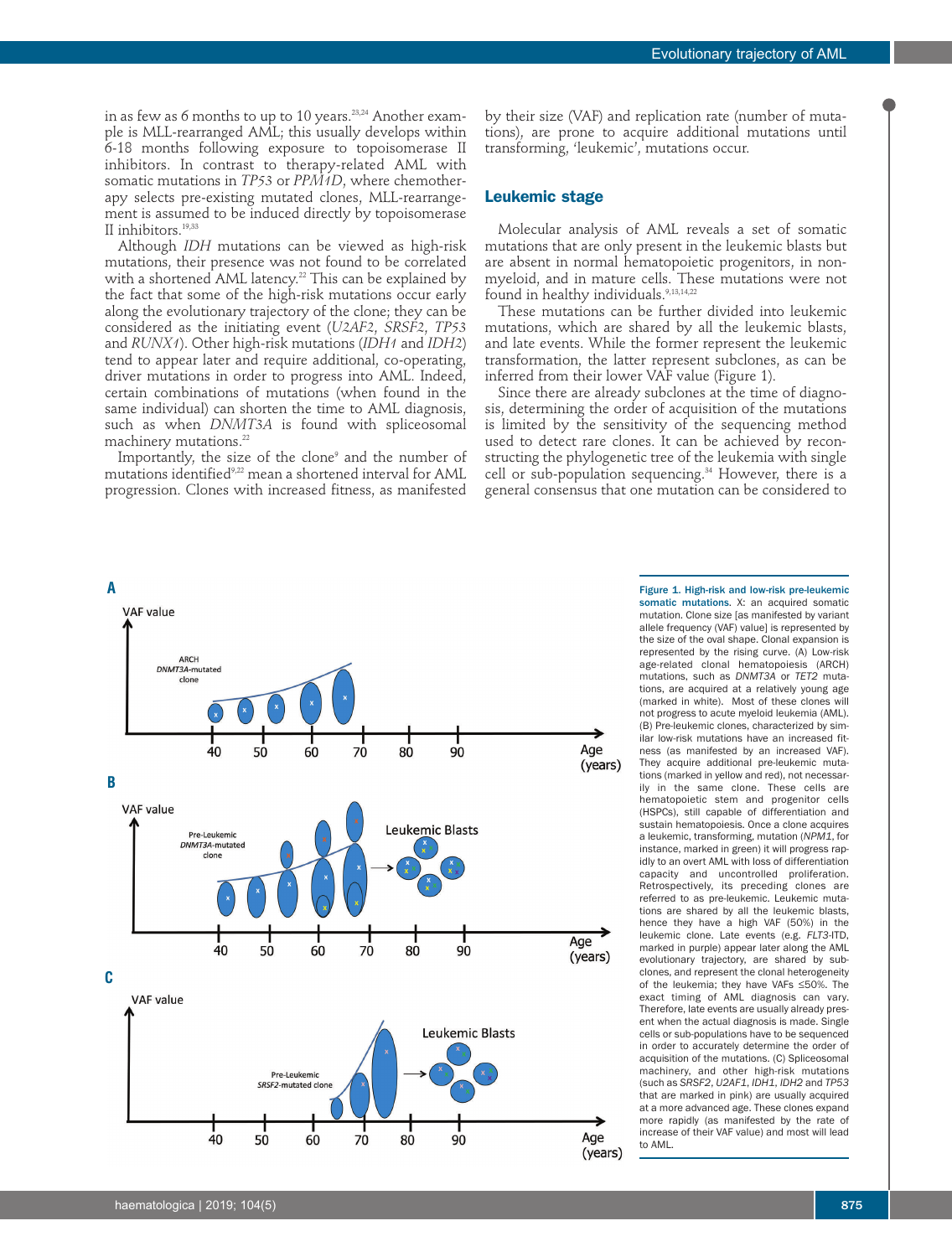be leukemic; this is a small insertion/duplication in the terminal exon of *NPM1* that causes the mutant protein to be aberrantly localized in the cytoplasm (hence, designated *NPM1c*). Detection of this mutation accompanies a dramatic change in the phenotype of the clone with a rapid proliferation and acquisition of additional mutations. When individuals were found to harbor an *NPM1c* mutated clone, they were subsequently diagnosed with *NPM1c* AML within up to 3 months.<sup>22,35</sup> This mutation was most clearly shown to be a marker for leukemic blasts when risk for relapse was found to be correlated with its presence in blood samples of AML patients in remission.<sup>36</sup>

Targeting cells harboring transforming, leukemic, mutations seems plausible not only for monitoring purposes, but also for therapy.<sup>37</sup> In fact, genomic editing of this mutation in cell lines as well as in primary human AML samples using the CRISPR/Cas9 system disrupted the mutant allele and led to nuclear re-localization of the protein. This reverted the leukemic phenotype, resulting in differentiation and a reduced proliferation rate. A nuclear export inhibitor had a similar effect on *NPM1c*, both at the molecular level as well as at the cellular level, when tested on a cell line and on primary AML samples. It also resulted in prolonged survival of *NPM1c*-mutated leukemic mice.38

## **Late events**

Late events are mutations that appear later on during leukemic evolution, represent clonal selection and heterogeneity, and are not shared by all leukemic blasts. Examples for such variants are activating mutations in tyrosine kinase receptors (such as *FLT3*-ITD, *KIT*, *RAS*),

emphasizing their role in increasing clonal proliferation capacity. $39$  Other examples are WT1, $39$  transcription factor *CEBPA* bi-allelic mutations,<sup>19</sup> and del(7q) in *TP53*-mutated AML.<sup>23</sup> Interestingly, there are some exceptions to these "rules": some mutations that were detected in healthy individuals, for example, *IDH2*, were also described as late events in AML.34 In addition, the *FLT3* D835 mutation, usually considered as a late event, was found to be preleukemic.<sup>9</sup>

Some late events co-occur with certain leukemic events, for example, the *FLT3*-ITD and *NPM1* mutations.4 This strong link between leukemic mutations and late events, rather than between pre-leukemic mutations and late events, was recently demonstrated by Höllein *et al.*<sup>40</sup> They described patients with *NPM1*-mutant AMLs that developed a *NPM1* wild-type AML after therapy. Both types of leukemia evolved on a similar pre-leukemic background. Interestingly, *FLT3-*ITD was significantly more frequent among *NPM1-*mutant AML.40 Late events, such as *FLT3*- ITD or *KIT* mutations, can be found in unique AML subtypes, such as APL and CBF-AML, respectively, as described below.

Targeting cells according to late events can prove beneficial and was employed using tyrosine kinase inhibitors.<sup>41</sup> Nevertheless targeting a few subclones can result in a positive selection of other subclones with a different genomic landscape.42 Monitoring residual clones using late events as clonal markers should be done with great care, since this approach might miss subclones lacking these markers.<sup>43,44</sup>

#### **Unique acute myeloid leukemia subtypes**

A few AML subtypes, such as CBF-AML and APL, are



Figure 2. Pre-leukemic clones have inherent chemoresistance. Pre-leukemic clones (blue) undergo positive selection by chemotherapy administered for a non-related cancer [other than acute myeloid leukemia (AML)]. They expand and evolve into t-AML (green). Pre-leukemic hematopoietic stem and progenitor cells (HSPCs) have inherent chemoresistance, thus they also survive following AML induction chemotherapy and reconstitute clonal hematopoiesis. Most relapses occur within the first 2 years and originate from residual leukemic clones that can be identified at diagnosis and that were not eradicated by AML therapy. Rare events of second AML (red) stem from (mostly, the same) pre-leukemic clones that evolved again into AML following a more prolonged latency.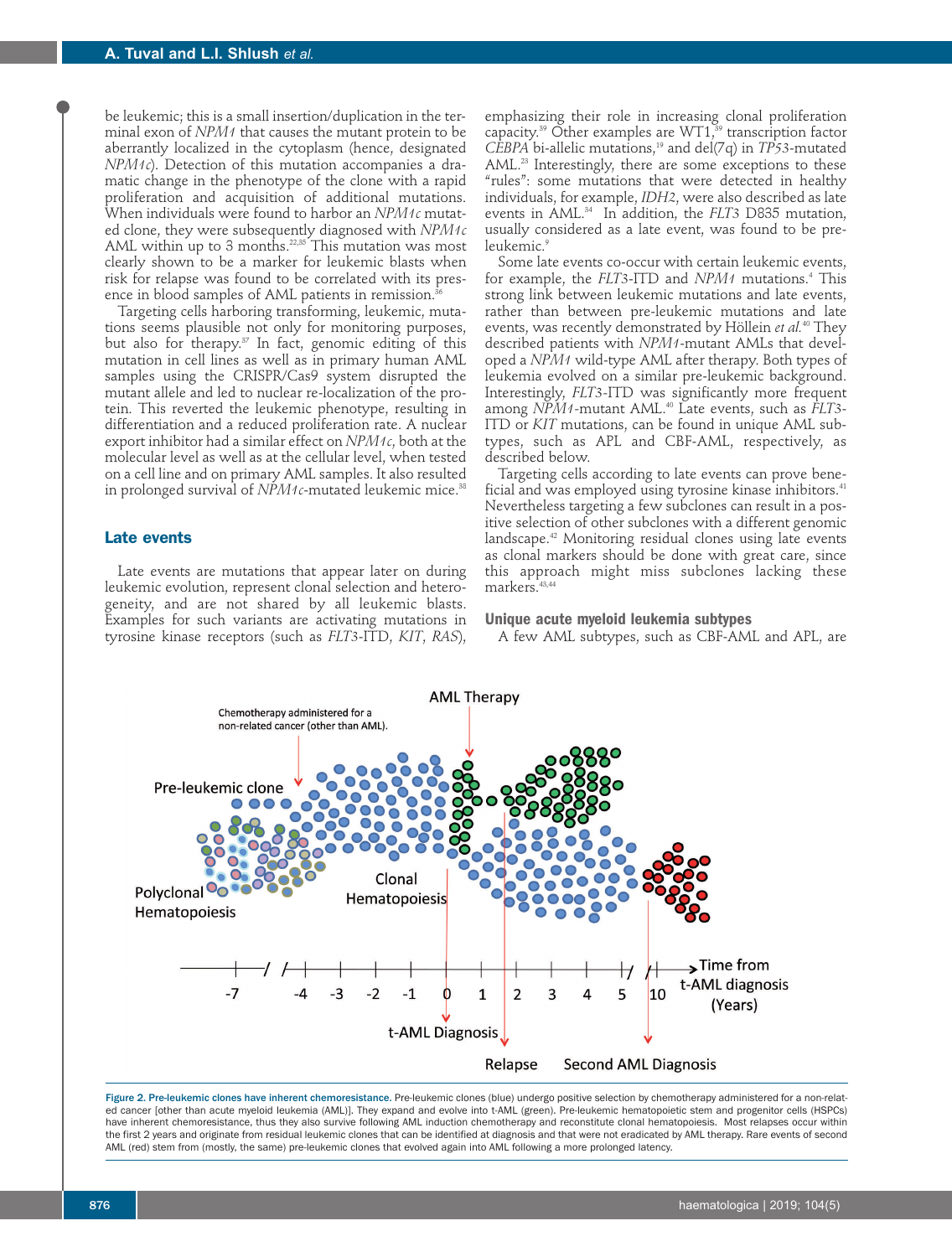diagnosed by the presence of their typical chromosomal aberrations, regardless of actual blast count.<sup>45,46</sup> These chromosomal abnormalities, which result in novel fusion RNA transcripts, are being used for monitoring minimal residual disease following therapy and dictate pre-emptive treatment upon detection.<sup>47,48</sup> While this implies that these chromosomal aberrations should be regarded as leukemic events, some of the chromosomal abnormalities of CBF-AML were retrospectively detected in blood samples taken more than 10 years before the patients were diagnosed with AML,<sup>49</sup> as well as up to 7 years following allogeneic transplantation in patients without evidence of disease.50 In fact, when stem cells and cells from various lineages were sorted from BM of CBF-AML patients in remission, t(8;21) translocations were identified in B cells as well as in myeloid cells. This suggests that this event occurred at the stem cell level, still capable of differentiation. $51$ 

A debate continues over the cell of origin of APL. It was shown that APL blasts have a gene expression profile with T-cell lymphoid features $52$  and that they can engraft immune-deficient mice.53 This raises the possibility that APL blasts (especially blasts of the hypogranular variant) originate in early multipotent progenitors prior to lineage commitment.<sup>54</sup> Nevertheless,  $t(15,17)$  translocation was identified only in CD34 positive (CD34†) precursor cells of the myeloid lineage and not in B or T lymphocytes.<sup>55</sup> Thus, it is generally accepted that the APL transforming event occurs at a more committed progenitor cell.<sup>56</sup> In contrast to the aforementioned pre-leukemic HSPCs (e.g. *DNMT3A* mutated), these cells do not maintain multilineage hematopoiesis.

Leukemic cells that harbor APL and CBF-AML translocations acquire additional mutations as they evolve. Similarly to other AML subtypes, additional somatic mutations that were identified in these clones involved tyrosine kinase receptor genes (e.g. *RAS*, *FLT3* and *KIT*).

## **Clinical implications and future challenges**

#### **Pre-leukemic stage: prediction and screening**

A reliable screening strategy for a rare disease, such as AML with an estimated incidence of  $4:100,000$ ,  $57$  should have a high positive predictive value. In order to improve current models, specific variants that were described in hematologic malignancies, rather than specific genes, should be used for screening. In addition, a better understanding of the selective pressures and the germline background, under which pre-AML clones evolve, is required. While such an understanding still remains elusive, the term "fitness" encompasses both clonal intrinsic factors and environmental selective pressures. Thus, exposing a detrimental, malignant, clonal evolution requires a dynamic, longitudinal follow up of healthy individuals, rather than relying on a single blood test that depicts a static picture of the hematopoietic clonal structure (as suggested by the term CHIP). Therefore, AML screening programs should use a 2% VAF threshold as well as a documentation of clonal temporal evolution (by having at least two assessments of the clonal mutational profile 6-12 months apart). This should be incorporated into a refined definition of ARCH.58 Documenting ARCH-defining events in two consecutive tests will allow a better characterization of the clones and increase the confidence in

their status, thus facilitating patient risk stratification.

Screening for therapy-related AML can be performed by detecting pre-leukemic clones at the time of initial chemotherapy treatment (administered for a non-AML tumor), and patients should be monitored at least once again to define ARCH.<sup>59</sup>

Additional improvement in the positive predictive value of such a model might also require inclusion of yet undescribed non-genomic, evolutionary events that manifest in the epigenome or in post-transcriptional or post-translational landscapes of the pre-malignant clone. It is still not known what influences these events: whether there are cause-and-effect relations between specific mutations and these non-genomic events, or whether they are influenced by the environment itself. As an example of the latter, p53 (wild-type at the genomic level) was shown to acquire a mutant-like post-translational conformation following stimulation by growth factors in AML cells.<sup>60</sup>

Incorporating clinical data into prediction models is expected to improve their accuracy and enable risk stratification for individuals carrying ARCH.<sup>9</sup> However, pre-AML individuals were shown to have only subtle abnormalities in their blood count measures, often within the normal limits, with a large overlap with values documented in controls.<sup>9,13,21</sup>

#### **Pre-leukemic stage: prevention**

Once prediction tools become more reliable, prospective, intervening clinical trials can be initiated. When planning such clinical trials two major challenges arise: 1) the low incidence of AML in the general population; and 2) its prolonged latency. The former can be mitigated by registering a large cohort of participants and by patient selection based on risk stratified according to clonal temporal progression (using the refined ARCH definition) and on their clinical data.<sup>8,9,13</sup> Overcoming its prolonged latency requires a long follow up of the participants and might require a prolonged or indefinite treatment period to suppress pre-leukemic clones.

Targeting pre-leukemic clones as a means to prevent AML needs to be performed with caution. This might cause aplasia when the entire hematopoietic system is comprised by this clone (e.g. as is the case with a high VAF *TET2* clone). This can also give a selective advantage to a different pre-leukemic clone that resides in the shared microenvironment. An effective intervention must target both the clone with its driver genes and the environment that enabled it to flourish.

### **Leukemic stage**

Targeting leukemic mutations might be an effective way to eliminate the malignant clone,<sup>38</sup> thus preventing relapse. This is particularly true in AML because most relapses arise during the first 2 years and stem from the original clone detected at diagnosis.<sup>34,61,62</sup>

Can pre-leukemic mutations serve as a target for therapy as well? On the one hand, all leukemic cells share these mutations. Targeting *IDH1* using a specific inhibitor resulted in a 30% complete remission rate among 125 *IDH1*-mutated relapsed/refractory AML patients. These responses lasted a median of 8 months. Remission was accompanied by a decrease in *IDH1* VAF values.<sup>63</sup>

Similar results were obtained when using an *IDH2* specific inhibitor, with an overall response rate of 40.3% and a median response duration of 5.8 months.<sup>64</sup> These results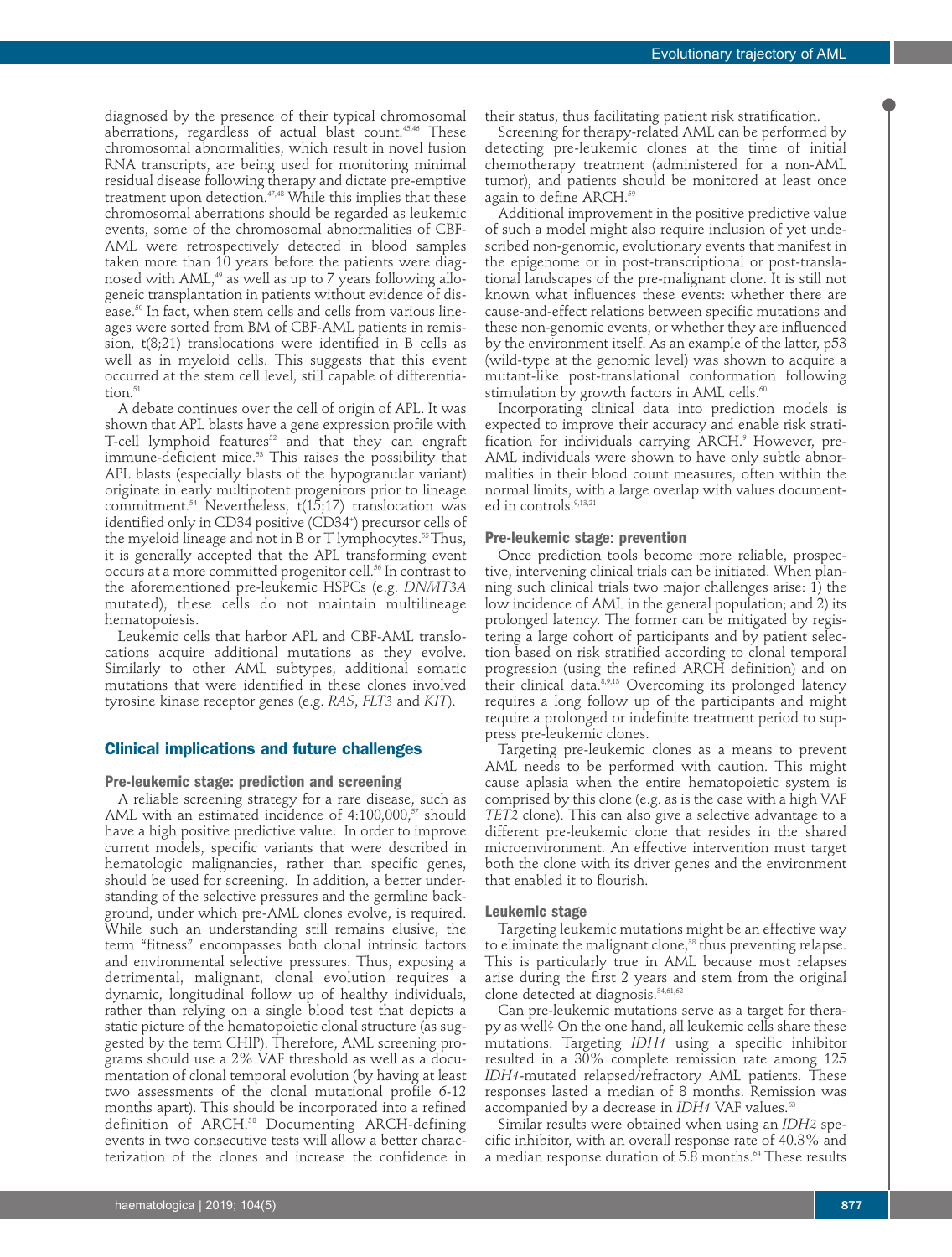of phase I trials, using *IDH1/2-*targeted monotherapy, need to be repeated in larger cohorts of treatment-naïve patients before conclusions can be drawn. On the other hand, the use of early, pre-leukemic, mutations as markers of the malignant clone should be handled with caution since following chemotherapy, the presence of most residual pre-leukemic clones (carrying *DNMT3A*, *TET2* or *ASXL1* mutations) do not increase risk for early (4-year) relapse unless accompanied by other mutations.<sup>19,31</sup>

In addition, one should bear in mind that, in contrast to the pre-leukemic stage, once overt leukemia evolves, targeting pre-leukemic somatic mutations might not prove effective. This can be inferred from the fact that some patients develop relapsed *NPM1-*mutated leukemia, lacking their *DNMT3A* pre-leukemic mutations.<sup>65</sup> This can represent a biological phenomenon in which the relative contribution of these early driver mutations to clonal fitness diminishes as the clone evolves to overt leukemia. Indeed, *IDH1/2* inhibition induced differentiation of the malignant clone in only 5-7% of the patients and clearance of *IDH1* mutated clone was noted only in 21% of clinically responding patients.<sup>63</sup> In patients treated with an *IDH2* inhibitor, differentiation of the blasts without elimination of the malignant clone was documented, $64$  in line with previous reports about *IDH2* being acquired following AML transformation (as a late event). $34$  Improving efficacy might be achieved by combining drugs that target both leukemic and late events.

#### **Relapse**

Most AML patients experience relapse originating in leukemic stem cells (LSC) that belong to the leukemic clone and that can already be identified at the time of diagnosis. It is, therefore, imperative to identify and target these cells. Two main subtypes of AML were identified. The first AML subtype contains rare stem cells that have a stem/progenitor-like immunophenotype. In the other subtype, relapse originates from the major CD33+ blast population and is more dependent on growth factors when studied *in vivo*. 34,61 Studying gene expression profiles of these subtypes revealed that this division is correlated with French-American-British (FAB) classification. The first subtype is enriched for FAB M4/M5 subtypes and the other is enriched for the less differentiated AML subtypes (M0/M1/M2). Nevertheless, relapse-initiating LSC in both groups had similar gene expression profiles and, as expected, the relapsing clone was found to be characterized by an increased number of LSC.<sup>34</sup> Such a "leukemic stemness" transcriptional signature can be used to predict prognosis and to monitor patients in remission.<sup>66</sup> Targeting LSC has been studied extensively in xenograft models but less so in clinical trials. A recent study suggests that the combination of Azacitidine and Venetoclax target LSCs, as identified both immune-phenotypically and by their transcriptomics signature. $\sigma$  The number of participants in this trial was small, and, although this therapy does not induce remission in all patients (only in approx.  $67\%$ <sup>68</sup>), and some relapse while on therapy, this is an important step towards LSC-targeted therapy.

#### **Survivorship**

Following the elimination of the leukemic clone, chemotherapy-resistant clones, which can sometimes be detected in low VAF values at the time of AML diagnosis,<sup>29</sup> expand and re-populate the BM.<sup>29,40</sup> Some of these clones

harbor ARCH mutations,<sup>29,31</sup> and some of these clones are truly pre-malignant since they go on and evolve into  $MDS^{69}$  or a second AML, albeit following a more prolonged latency than the relapse of the original leukemia (median 33.7-43 months *vs.* 8.6-14 months, respectively). Second AML should be diagnosed as a distinct entity whenever leukemic mutations that characterize the primary (diagnosis) AML are not identified at relapse (Table 1). Second AML was described to occur in 10-14% of the patients experiencing relapse.40,65 However, second AML should not be considered as a relapse. Sometimes, second AML does not share its pre-leukemic mutations with the primary AML (Table 1). This is underlined by the identification of pre-leukemic clones of second AML that lack the primary AML pre-leukemic *DNMT3A*, *TET2*, *SRSF2* or *RUNX1* mutations.40,70 Nevertheless, most of these second-AML-initiating clones share the same early, pre-leukemic mutations as the primary AML clone, $40,65$  and some even evolve similarly to the primary clone and acquire a different mutation in the same gene, $70,71$  emphasizing the role of an environmental selective pressure (Figure 2).

In this regard, environmental influence is best demonstrated when patients that undergo allogeneic stem cell transplantation develop an AML that originates in the donor hematopoietic cells. Two main reasons can lead to this very rare outcome (estimated to occur following 0.08% of transplants<sup>72</sup>): 1) a pre-existing pre-leukemic clone in the stem cell donation; and 2) evolution of a new leukemic clone in the recipient following the transplantation. Although the stem cell source (BM *vs*. peripheral blood) did not influence the risk for donor cell leukemia, environmental factors seem to be crucial in promoting the malignant clone. Multivariate analysis revealed three risk factors associated with development of donor cell leukemia: 1) the use of growth factors; 2) *in vivo* T-cell depletion; and 3) having a previous allograft. These risk factors imply that a reduced immune surveillance and increased replication signals create a more permissive environment that allows the development of the malignant clone. As an emphasis, two different trajectory leukemic evolutions were described following a *DNMT3A*-mutated pre-leukemic clone donation. While the donor developed *NPM1*-mutated, *FLT3-*ITD AML, the recipient developed *NPM1 SMC1A-*mutated AML.73 Therefore, when monitoring AML patients in remission, predicting a rare, second AML becomes somewhat analogous to predicting transformation from pre-leukemia to AML. Here, too, some residual or newly evolving preleukemic clones confer increased risk for second AML development, heralded by clonal expansion. The exact risk stratification still needs to be validated by appropriately designed studies. These studies need to use broad sequencing panels instead of a panel dictated only by the mutations found at diagnosis.

# **Conclusions**

Recently published studies reveal that the evolutionary trajectory of AML begins many years before the patient is actually diagnosed. It is a multistep process characterized by Darwinian evolution with clonal selection and expansion. Much is still unknown regarding the various factors that influence the path that clones in the hematopoietic system follow. They consist of both clon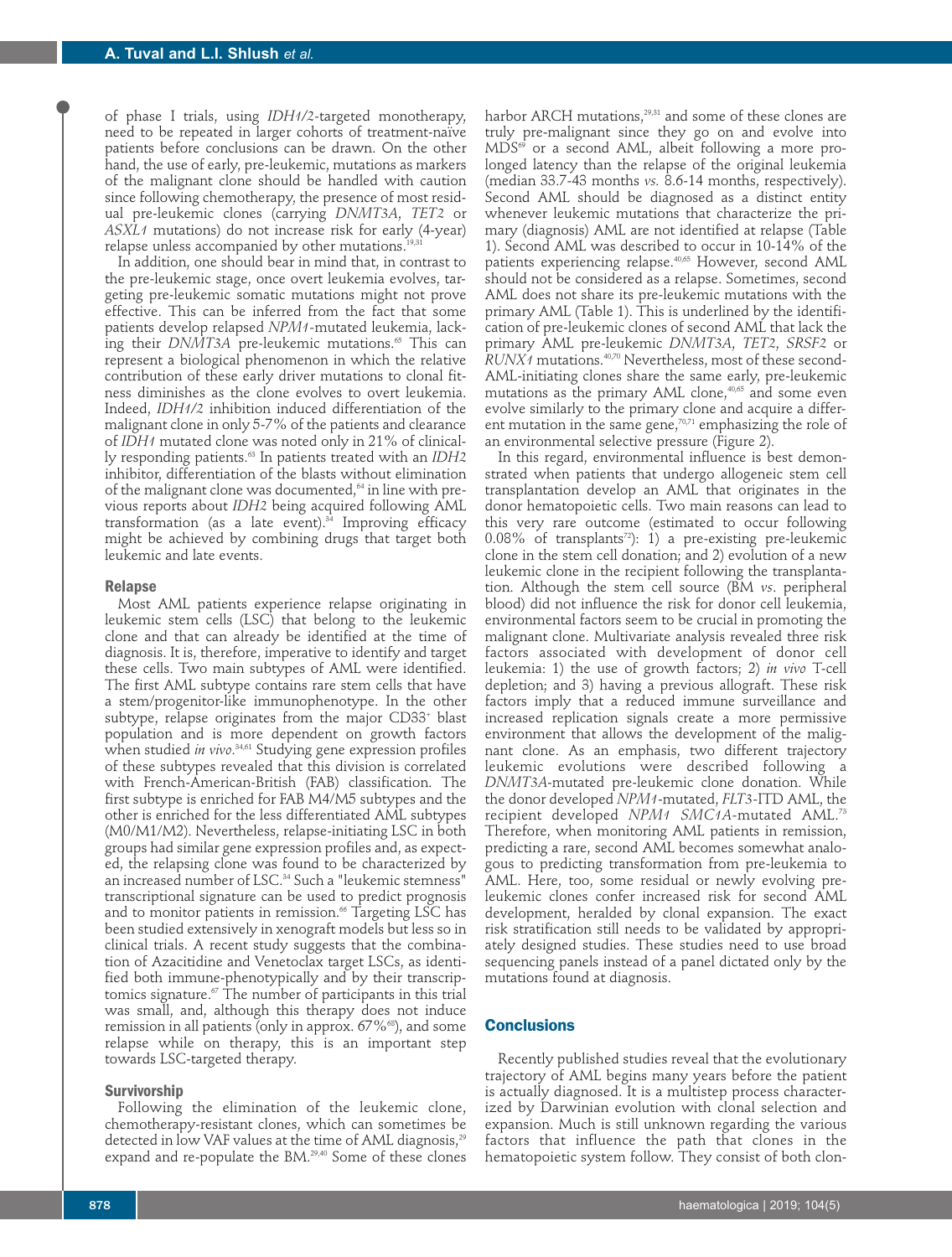al-intrinsic as well as environmental factors. Both factors are influenced by each patient's germline background. We can improve our understanding firstly by depicting the exact route that pre-leukemic clones take on their way to becoming AML. It is important to remember that the trajectory of these clones does not end when patients achieve a complete (even molecular) remission. Residual, as well as new pre-leukemic clones, continue to evolve

along the same path. Familiarizing ourselves with the ontogeny of AML and incorporating it into clinical practice will expand our therapeutic opportunities and grant us additional time points for intervention. Most importantly, a truly holistic treatment must also consider the environmental pressures under which AML evolved and address them. This will give a comprehensive meaning to the term "cure".

## **References**

- 1. Bonnet D, Dick JE. Human acute myeloid leukemia is organized as a hierarchy that originates from a primitive hematopoietic cell. Nat Med. 1997;3(7):730-737.
- 2. Dohner H, Weisdorf DJ, Bloomfield CD. Acute myeloid leukemia. N Engl J Med. 2015;373(12):1136-1152.
- 3. Estey E. Acute myeloid leukemia: 2016 update on risk-stratification and management. Am J Hematol. 2016;91(8):824-846.
- 4. The Cancer Genome Atlas Research Network. Genomic and epigenomic landscapes of adult de novo acute myeloid leukemia. N Engl J Med. 2013;368(22):2059- 2074.
- 5. Papaemmanuil E, Gerstung M, Bullinger L, et al. Genomic classification and prognosis in acute myeloid leukemia. N Engl J Med. 2016;374(9):2209-2221.
- 6. Alexandrov LB, Nik-Zainal S, Wedge DC, et al. Signatures of mutational processes in human cancer. Nature. 2013;500(7463):415- 421.
- 7. McFarland CD, Korolev KS, Kryukov GV, Sunyaev SR, Mirny LA. Impact of deleterious passenger mutations on cancer progression. Proc Natl Acad Sci U S A. 2013;110(8):2910-2915.
- 8. Malcovati L, Gallì A, Travaglino E, et al. Clinical significance of somatic mutation in unexplained blood cytopenia. Blood. 2017;129(25):3371-3378.
- 9. Ableson S, Collord G, Ng SWK, et al. Prediction of acute myeloid leukaemia risk in healthy individuals. Nature. 2018;559 (7714):400-404.
- 10. Shlush LI, Zandi S, Mitchell A, et al. Identification of pre-leukaemic haematopoietic stem cells in acute leukaemia. Nature. 2014;506(7488):328-333.
- 11. Corces-Zimmerman MR, Hong WJ, Weissman IL, Medeiros BC, Majeti R. Preleukemic mutations in human acute myeloid leukemia affect epigenetic regulators and persist in remission. Proc Natl Acad Sci U S A. 2014;111(7):2548-2553.
- 12. Lal R, Lind K, Heitzer E, et al. Somatic TP53 mutations characterize preleukemic stem cells in acute myeloid leukemia. Blood. 2017;129(18):2587-2591.
- 13. Jaiswal S, Fontanillas P, Flannick J, et al. Agerelated clonal hematopoiesis associated with adverse outcomes. N Engl J Med. 2014;371 (26):2488-2498.
- 14. Genovese G. Kähler AK, Handsaker RE, et al. Clonal hematopoiesis and blood-cancer risk inferred from blood DNA sequence. N Engl J Med. 2014;371(26):2477-2487.
- 15. Young AL, Challen GA, Birmann BM, Druley TE. Clonal haematopoiesis harbouring AML-associated mutations is ubiquitous in healthy adults. Nat Commun. 2016;7: 12484.
- 16. Acuna-Hidalgo R, Sengul H, Steehouwer M, et al. Ultra-sensitive Sequencing Identifies High Prevalence of Clonal Hematopoiesis-Associated Mutations throughout Adult Life. Am J Hum Genet. 2017;101(1):50-64.
- 17. Lee-Six H, Øbro NF, Shepherd MS, et al. Population dynamics of normal human blood inferred from somatic mutations. Nature. 2018;561(7724):473-478.
- 18. Mckerrell T, Park N, Moreno T, et al. Leukemia associated somatic mutations drive distinct patterns of age related clonal hemopoiesis. Cell Rep. 2015;10(8):1239- 1245.
- 19. Lindsey RC, Mar BG, Mazzola E, et al. Acute myeloid leukemia ontogeny is defined by distinct somatic mutations. Blood. 2015;125(9):1367-1376.
- 20. Busque L, Buscarlet M, Mollica L, Levine RL. Concise review: age-related clonal hematopoiesis: stem cells tempting the devil. Stem Cells. 2018;36(9):1287-1294.
- 21. Buscarlet, M, Provost S, Zada YF, et al. DNMT3A and TET2 dominate clonal hematopoiesis and demonstrate benign phenotypes and different genetic predispositions. Blood. 2017;130(6):753-762.
- 22. Desai P, Mencia-Trinchant N, Savenkov O, et al. Somatic mutations precede acute myeloid leukemia years before diagnosis. Nat Med. 2018;24(7):1015-1023.
- 23. Wong TN, Ramsingh G, Young AL, et al. Role of TP53 mutations in the origin and evolution of therapy-related acute myeloid leukaemia. Nature. 2015;518(7540):552-555.
- 24. Gibson CJ, Lindsley RC, Tchekmedyian V, et al. Clonal hematopoiesis associated with adverse outcomes after autologous stem-cell transplantation for lymphoma. J Clin Oncol. 2017;35(14):1598-1605.
- 25. Coombs CC, Zehir A, Devlin SM, et al. Therapy-related clonal hematopoiesis in patients with non-hematologic cancers is common and associated with adverse clinical outcomes. Cell Stem Cell. 2017;21(3): 374-382.
- 26. Hsu JI, Dayaram T, Tovy A, et al. PPM1D mutations drive clonal hematopoiesis in response to cytotoxic chemotherapy. Cell stem Cell. 2018;23(5):700-713.
- 27. Kahn JD, Miller PG, Silver AJ, et al. PPM1Dtruncating mutations confer resistance to chemotherapy and sensitivity to PPM1D inhibition in hematopoietic cells. Blood. 2018;132(11):1095-1105.
- 28. Lindsley RC, Saber W, Mar BG, et al. Prognostic mutations in myelodysplastic syndrome after stem-cell transplantation. N Engl J Med. 2017;376(6):536-547.
- 29. Wong TN, Miller CA, Klco JM, et al. Rapid expansion of preexisting nonleukemic hematopoietic clones frequently follows induction therapy for de novo AML. Blood. 2016;127(7):893-897.
- 30. Lodé L, Ameur A, Coste T, et al. Single-

molecule DNA sequencing of acute myeloid leukemia and myelodysplastic syndromes with multiple TP53 alterations. Haematologica. 2018;103(1):e13-e16.

- 31. Jongen-Lavrencic M, Grob T, Hanekamp D, et al. Molecular minimal residual disease in acute myeloid leukemia. N Engl J Med. 2018;378(13):1189-1199.
- 32. Guryanova OA, Shank K, Spitzer B, et al. DNMT3A mutations promote anthracycline resistance in acute myeloid leukemia via impaired nucleosome remodeling. Nat Med. 2016;22(12):1488-1495.
- Broeker PL, Super HG, Thirman MJ, et al. Distribution of 11q23 breakpoints within the MLL breakpoint cluster region in de novo acute leukemia and in treatment-related acute myeloid leukemia: correlation with scaffold attachment regions and topoisomerase II consensus binding sites. Blood. 1996;87(5):1912-1922.
- 34. Shlush LI, Mitchell A, Heisler L, et al. Tracing the origins of relapse in acute myeloid leukemia to stem cells. Nature. 2017;547(7661):104-108.
- 35. Grove CS, Bolli N, Manes N, et al. Rapid parallel acquisition of somatic mutations after NPM1 in acute myeloid leukemia evolution. Br J Haematol. 2017;176(5):825-829.
- 36. Ivy A, Hills RK, Simpson MA, et al. Assessment of minimal residual disease in standard-risk AML. N Engl J Med. 2016; 374(5):422-433.
- 37. Yap TA, Gerlinger M, Futreal PA, Pusztai L, Swanton C. Intratumor heterogeneity: seeing the wood for the trees. Sci Transl Med. 2012;4(127):127ps10.
- 38. Brunetti L, Gundry MC, Sorcini D, et al. Mutant NPM1 maintains the leukemic state through HOX expression. Cancer Cell. 2018;34(3):499-512.
- 39. Xie M, Lu C, Wang J, et al. Age-related mutations associated with clonal hematopoietic expansion and malignancies. Nat Med. 2014;20(12):1472-1478.
- 40. Höllein A, Meggendorfer M, Dicker F, et al. NPM1 mutated AML can relapse with wildtype NPM1: persistent clonal hematopoiesis<br>can drive relapse. Blood Adv. can drive relapse. 2018;2(22):3118-3125.
- 41. Stone RM, Mandrekar SJ, Sanford BL, et al. Midostaurin plus chemotherapy for acute myeloid leukemia with a FLT3 mutation. N Engl J Med. 2017;377(5):454-464.
- 42. Pemovska T, Kontro M, Yadav B, et al. Individualized systems medicine strategy to tailor treatments for patients with chemorefractory acute myeloid leukemia. Cancer Discov. 2013;3(12):1416-1429.
- 43. Shouval R, Shlush LI, Yehudai-Resheff S, et al. Single cell analysis exposes intra-tumor heterogeneity and suggests that FLT3-ITD is a late event in leukemogenesis. Exp Hematol. 2014;42(6):457-463.
- 44. Abdelhamid E, Preudhomme C, Helevaut N,